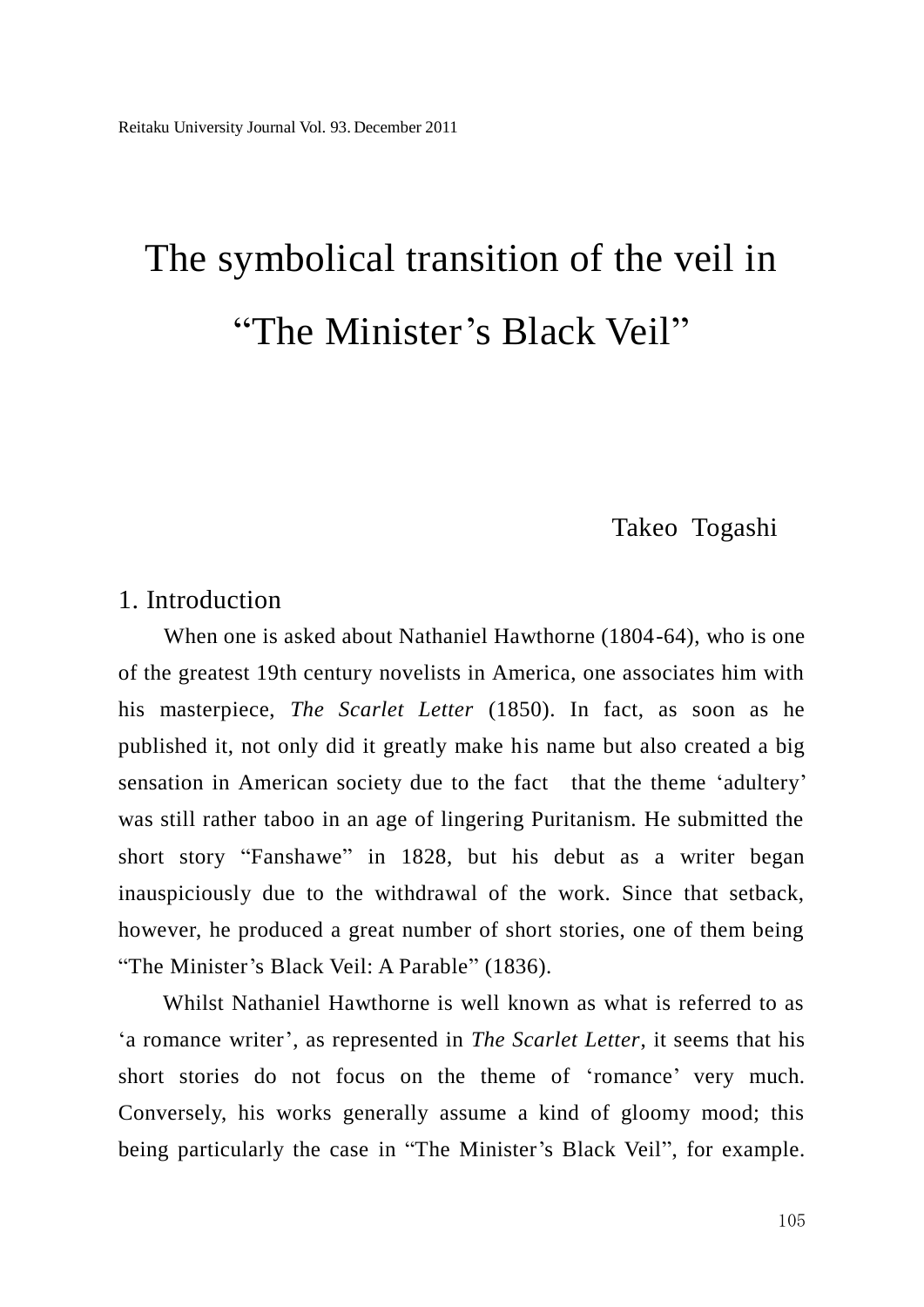The symbolical transition of the veil in "The Minister's Black Veil" (Takeo Togashi)

From the beginning of the story to its conclusion one is haunted by something foreboding. This sense of foreboding can be attributed to the black veil which Mr. Hooper wears; it appears 'grotesque' to one's eyes, whilst the meaning and the function of it are vague. To overcome an ambiguous, dreadful uneasiness that one has, it is essential to focus on the veil and clarify the importance and the role of it, which also enables us to deepen our understanding of the story. My greatest concern here is, however, another thing: the symbolical transition of the veil. Therefore, by making a careful comparison between "The Minister"s Black Veil" and Hawthorne's other works and, moreover, by revealing the substance of the veil in its entirety I would like to discuss how the veil as a symbol of secret sin evolves and changes itself as the story proceeds, whilst also striving to make clear the intent behind the story.

#### 2. The influence of Hawthorne"s ancestors in his works

 An underlying aspect of Hawthorne"s work is the sense of discomfort manifested towards the uncomfortable memory of two of his ancestors. One of his ancestors was William Hathorne, who arrived at Massachusetts with a party headed by John Winthrop from England. There he persecuted Quakers severely for their religion, popularizing Puritanism. The other ancestor was William"s son John, who was among the judges of a witch trial in Salem, and passed the death sentence on more than one hundred women. Around two centuries later, Hawthorne discovered this rather disconcerting fact whilst studying American history in order to become a writer. This realization took place shortly after Hawthorne graduated from Bowdoin University in  $1825$ .<sup>1</sup>The discovery of the transgressions of his ancestors casts a shadow over Hawthorne. However, at the same time, they had a remarkable effect on his writings insofar as they helped him to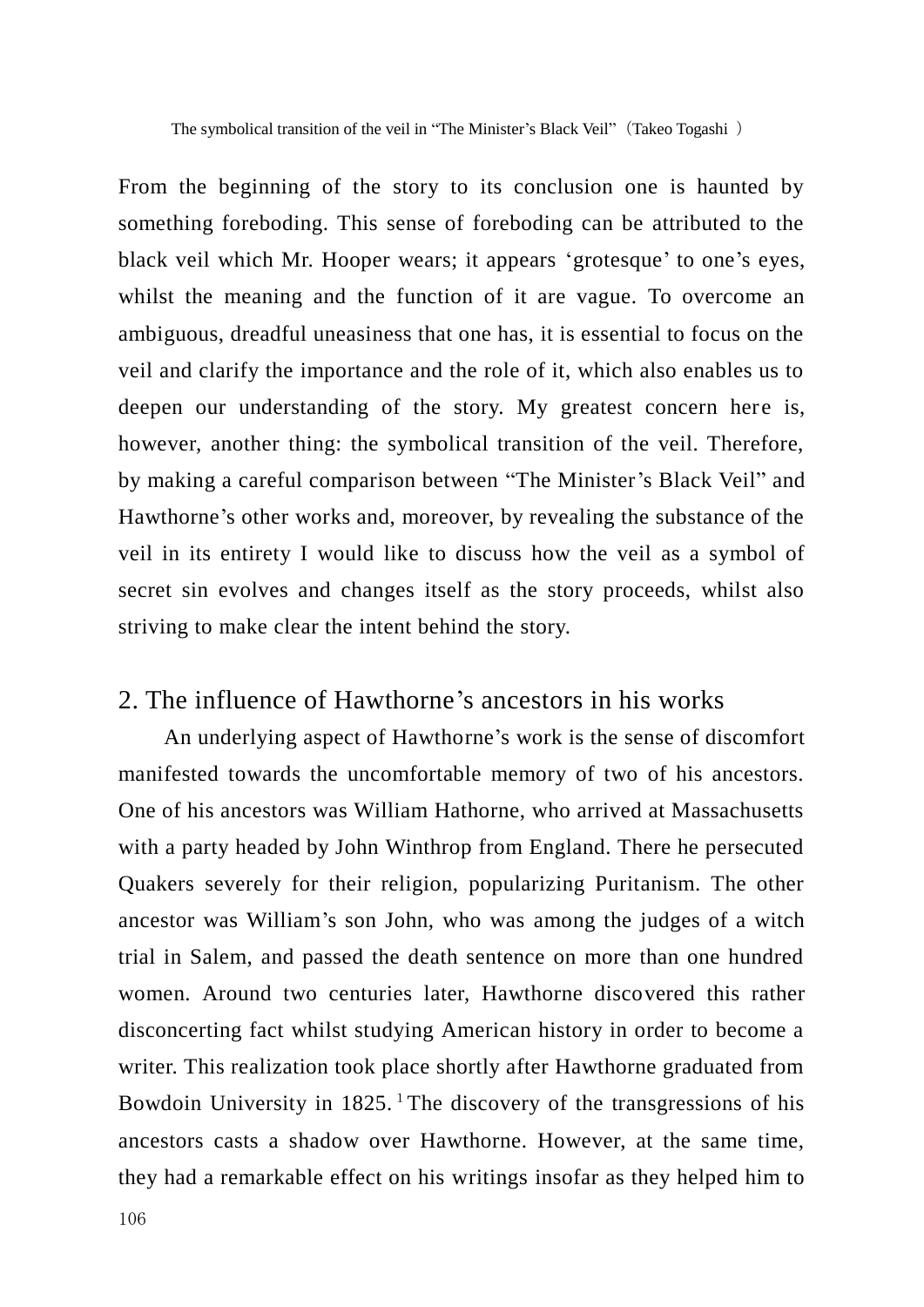establish and develop the subject of sin through his works. Taking a general view of the works of Hawthorne, one notices that they contain some key words, such as faith, sin, and community. By judging that it contains all these factors, it can be said that "The Minister"s Black Veil" is, indeed, typical of Hawthorne's literary oeuvre.

"The Minister's Black Veil" begins with the scene of Mr. Hooper's appearance. One day in the morning, Mr. Hooper, who is a young and able clergyman in the community, appears in the meeting-house to preach a sermon for his parishioners. At this time, however, he suddenly appears transformed as another person altogether to their eyes. The remarkable passage is as follows;

> Mr. Hooper, a gentlemanly person of about thirty, though still a bachelor, was dressed with due clerical neatness, as if a careful wife had starched his band, and brushed the weekly dust from his Sunday's garb. There was but one thing remarkable in his appearance. Swathed about his forehead, and hanging down over his face, so low as to be shaken by his breath, Mr. Hooper had on a black veil. On a nearer view, it seemed to consist of two folds of crape, which entirely concealed his features, except the mouth and chin, but probably did not intercept his sight, farther than to give a darkened aspect to all living and inanimate things.  $(38)^2$

When one starts to read the story, what one is both drawn to and repulsed by is the black veil. As the narrator describes, Mr. Hooper is, as it were, the model of a clergyman. Nevertheless, he appears in front of the parishioners without any advance warning, with the veil hanging down over his face. The veil apparently looks so bizarre, or grotesque that it stands to reason that they feel it unnatural for a clergyman like Mr.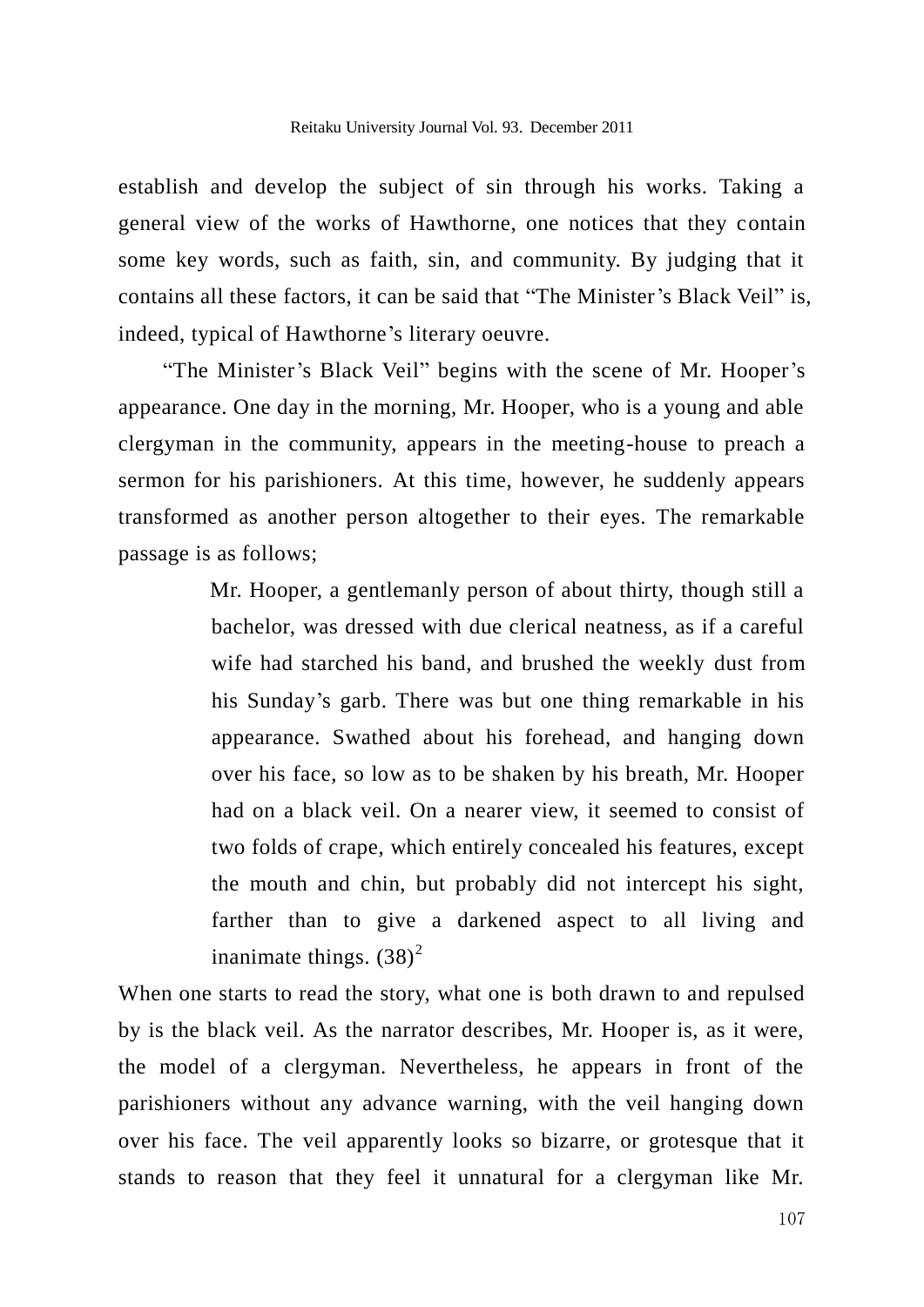Hooper to wear. This then causes one to question what could have happened to the minister to prompt the wearing of such a thing. In answering this question, one needs to analyze what Hawthorne really has in mind here. Before so doing, however, it is necessary to compare "The Minister's Black Veil" with some other works of Hawthorne to gain some deeper insight into this problem.

At the first sight of the black veil, one of the parishioners instinctively murmurs that 'Our parson has gone mad' (38). Apart from whether this fact is true or not, a reader of Hawthorne has witnessed a similar scene in "Young Goodman Brown" (1835). The basis of the motif of the story is the belief in the existence of witches in Salem. The main character Goodman Brown, although newly married, is seduced and seized with a strong lust, so that he enters into the forest at sunset to take part in the Witches" Sabbath, leaving his wife Faith alone. On the way, the pious man repeatedly wonders if he must go farther into the forest or turn back. But then, a pink ribbon, with which his wife always ties up her hair, suddenly flutters down to him. We cannot immediately judge whether or not the ribbon is just the same as Faith"s, but he cries at the sight of it "My Faith has gone!"  $(83)^3$  Saying so, he falls into a state of madness, or 'a devilment'. Frederick Crews points out the parallelism between Mr. Hooper and Goodman Brown<sup>4</sup>, but one must not jump to conclusions without much thought. Attempting to answer whether Mr. Hooper has really gone mad is the biggest problem. To answer this question, I would like to focus on the veil and to thus get to the core of the problem in the next chapter.

#### 3. Beneath the surface of the veil

"The Minister"s Black Veil" is set in Milford, Massachusetts around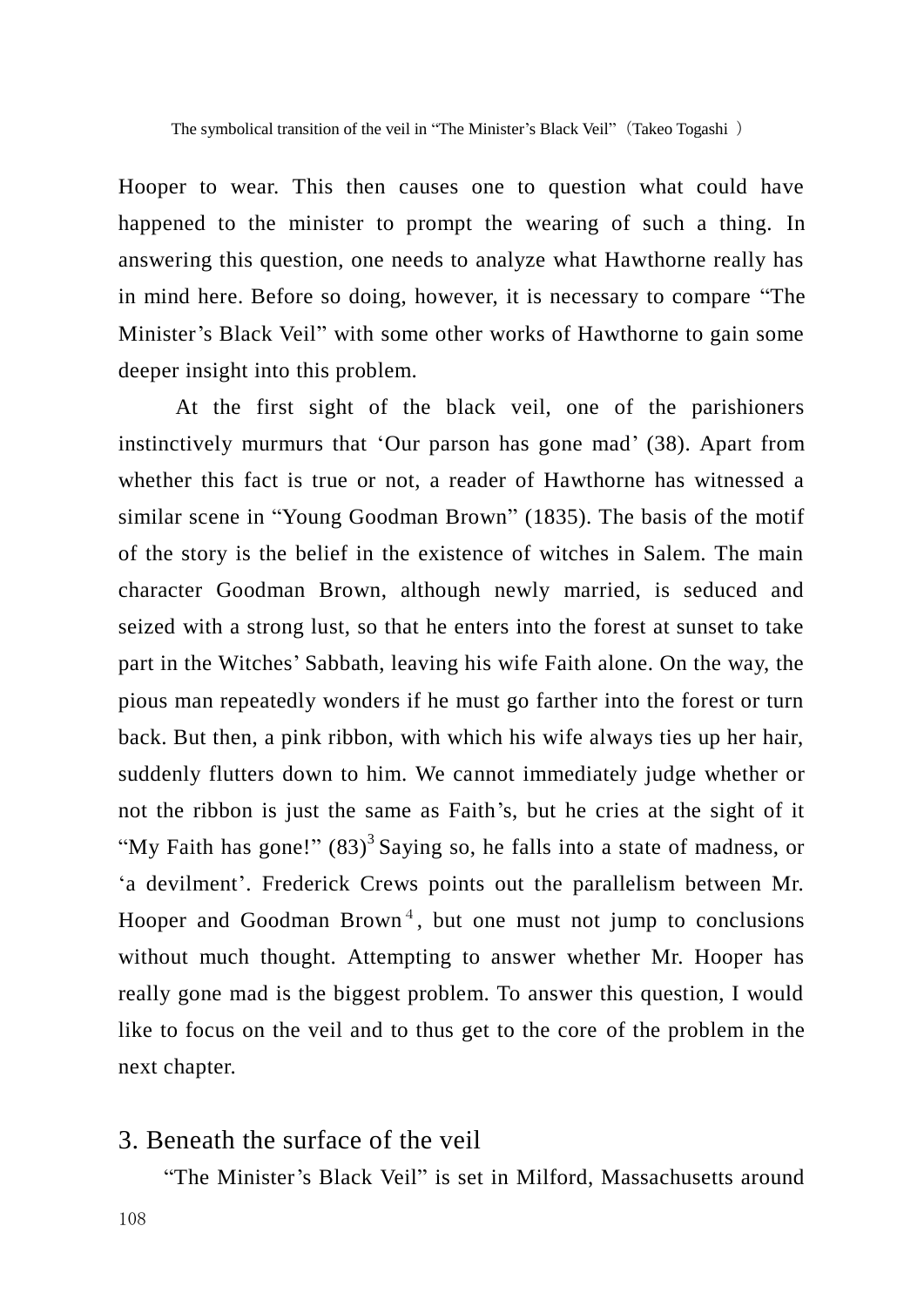the middle of the seventeenth century. In those days, the influence of Puritanism remained deeply-rooted as compared with the present. Hawthorne often criticized the Puritan humanity, as Puritans were, on the whole, selfish, exclusive, and idealistic, and moreover "narrow-minded" in the extreme. One has a glimpse of those aspects everywhere in the story, but they badly affect one"s point of view regarding the veil, which leads to an indifferent attitude for Mr. Hooper.

"The Minister"s Black Veil" has a lot in common with *The Scarlet Letter* with regard to its structure and plot, and it has often been said that Mr. Hooper's counterpart is Arthur Dimmesdale, as they show some strong similarities. For example, both are clergymen, unmarried (although Mr. Hooper has a fiancée, unlike Dimmesdale), and, above all, commit secret sin that cannot be expressly revealed (although Dimmesdale, just before his passing, finally confessed it to the parishioners in front of them, unlike Mr. Hooper). One therefore cannot put aside these significant common points. After putting on the veil, Mr. Hooper changes into a man of awful power and, more importantly, comes to have the ability to sympathize with all 'dark affections'.<sup>5</sup> This is described in detail in the following passage.

> Among all its bad influences, the black veil had the one desirable effect, of making its wearer a very efficient clergyman. By the aid of his mysterious emblem―for there was no other apparent cause―He became a man of awful power, over souls that were in agony for sin. His converts always regarded him with a dread peculiar to themselves, affirming, though but figuratively, that, before he brought them to celestial light, they had been with him behind the black veil. Its gloom, indeed, enabled him to sympathize with all dark affections. (49)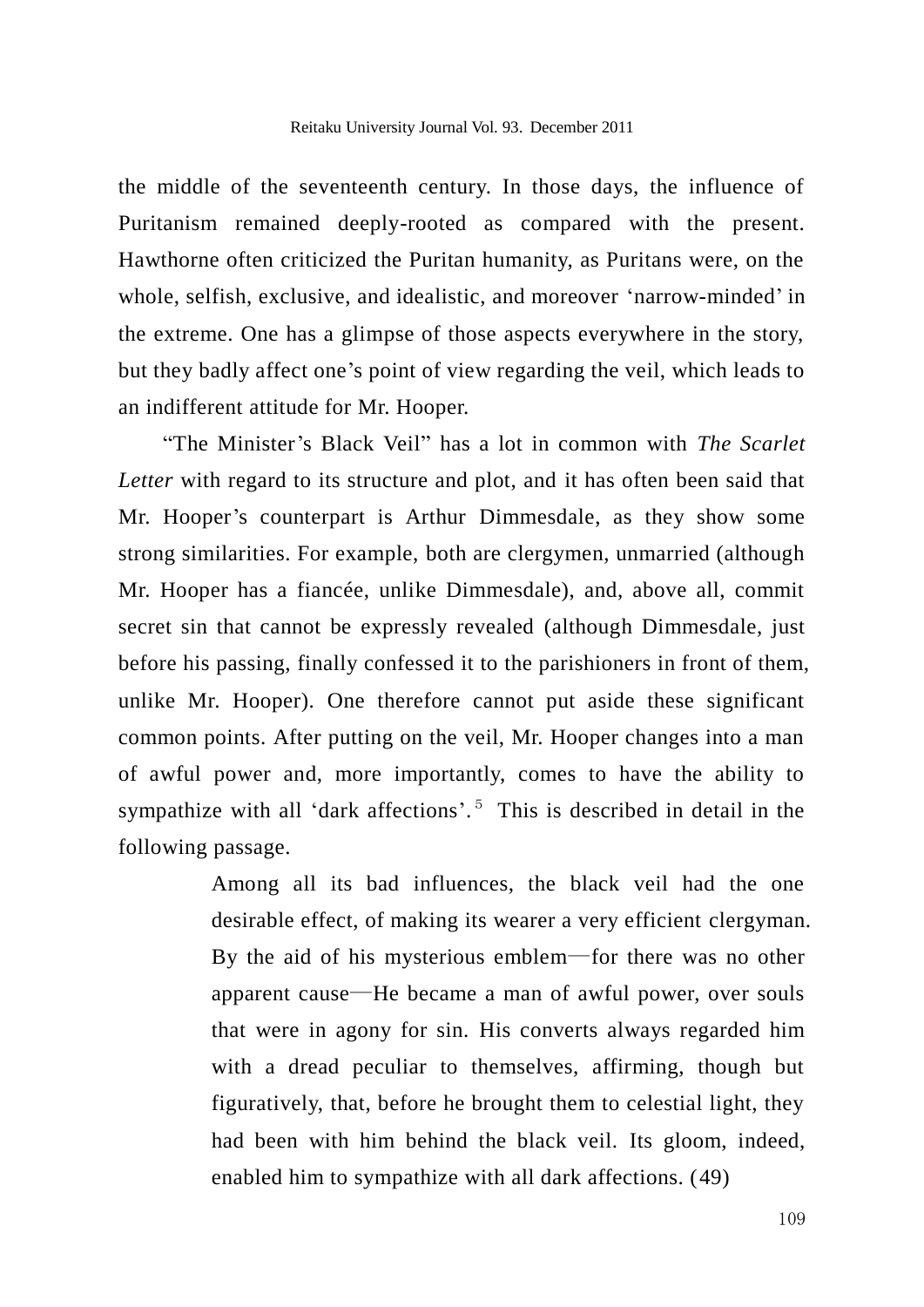The symbolical transition of the veil in "The Minister's Black Veil" (Takeo Togashi)

The underlying truth behind the veil is the matter of "secret sin" which is illustrated by Mr. Hooper in the wearing of it. However, whilst the symbolism of the veil is connected to the notion of 'secret sin', the specific nature of the sin is not expressly revealed in the text by Hawthorne. In addition, just as the details of the sin are not described at all in *The Scarlet Letter*<sup>6</sup>, it is not clear throughout the story that he is guilty of any particular secret sin. However, the nature of sin is subtly intimated in one passage of the text. After Mr. Hooper finished the first sermon, an afternoon funeral service was held for a young lady. According to a "superstitious" woman who attended the service, and was the only witness of the incident, Mr. Hooper and the maiden"s spirit were seen walking hand in hand at that time. This testimony hints at the grave possibility that they had a sexual relationship with each other. As a minister, it is forbidden for Mr. Hooper to have such improper relations with his parishioners, and he pays a consequential price for this: he is forced to wear the black veil and to face up to the world through it. Thus, he is mentally and physically isolated from the world. However, this also bestows him with additional abilities and sympathies, and enables him to sympathize with all dark affections. Moreover, this allows him to grasp a fundamental truth of the human condition: all mortal men wear the veil without exception. Whilst these ideas are diametrically opposed, this is symptomatic of Hawthorne's style. It may be true that Mr. Hooper had an unpardonable sin, but it is also the truth that if he had not committed it, he would not have attained that state of mind. As Frederick Crews notes, "The Minister"s Black Veil" distinguishes between the conscious and unconscious thoughts within each individual  $<sup>7</sup>$ , and this necessitates</sup> considering the matter of consciousness further. Therefore, I would like to probe more deeply into the matter, and, moreover, to consider the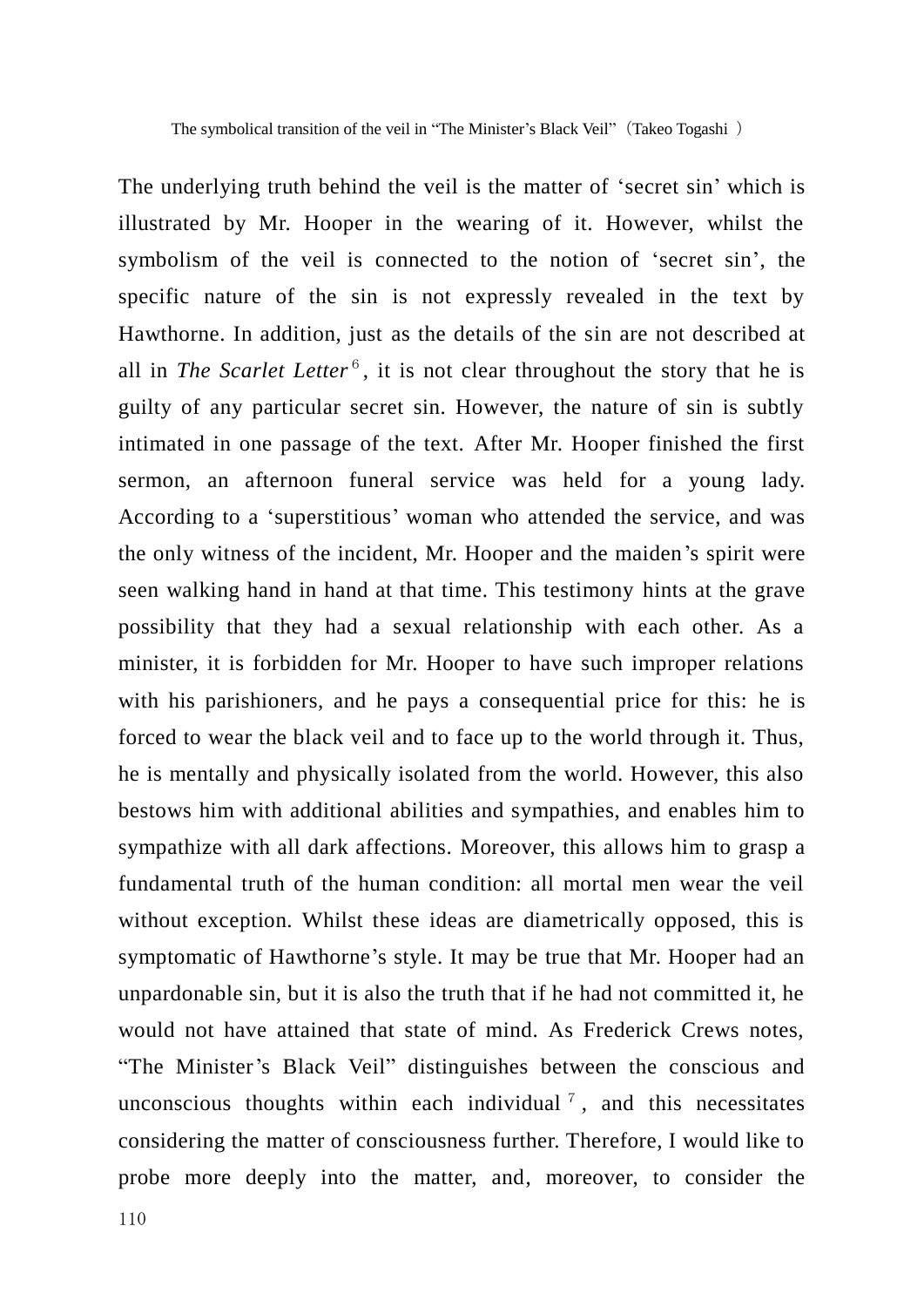symbolical transition of the veil in the next chapter.

## 4. The symbolical transition of the veil

Whilst Hawthorne employs the letter "A" in *The Scarlet Letter* to symbolize adultery, the veil is also utilized as a significant symbol in "The Minister's Black Veil'. This is in turn combined with another symbol, being the minister's smile. Thus, before assessing the veil, I would firstly like to analyze the use of the minister's smile. One can see a large variety of smiles described during the story, and it therefore appears to one as somewhat ambiguous.<sup>8</sup> It is, for example, varyingly depicted as 'a sad smile" (41), "a sympathetic smile" (43), and "a melancholy smile" (45), but there is one which is completely different in nuance. It is a "simple" smile which is not modified by any words, and one can see this in the parting scene between Mr. Hooper and his fiancée Elizabeth. Among all the people in the community, Elizabeth is one person who is not afraid of the veil. The following day after his putting on the veil, she asks him to unveil it from his face on behalf of the community. In spite of her urgent request, however, he does not change his mind and firmly refuses it. After a great deal of argument, she finally runs out of patience and bids farewell to him. Her words greatly disappoint him, but one can infer from the text that his grief is only temporary in that he "smiles to think that only material emblem separates him from happiness' (47), and even from Elizabeth. In short, one finds the former smile to resemble a kind of "compassion" by the adjectives employed such as "sad", "sympathetic", and "melancholy". Conversely, one judges from the passage "And do you feel it then at last?" that the latter smile denotes resignation, or acceptance. It seems that he has prepared himself for her decision, or, as Frederick Crews points out, he may actually feel relieved to hear her decision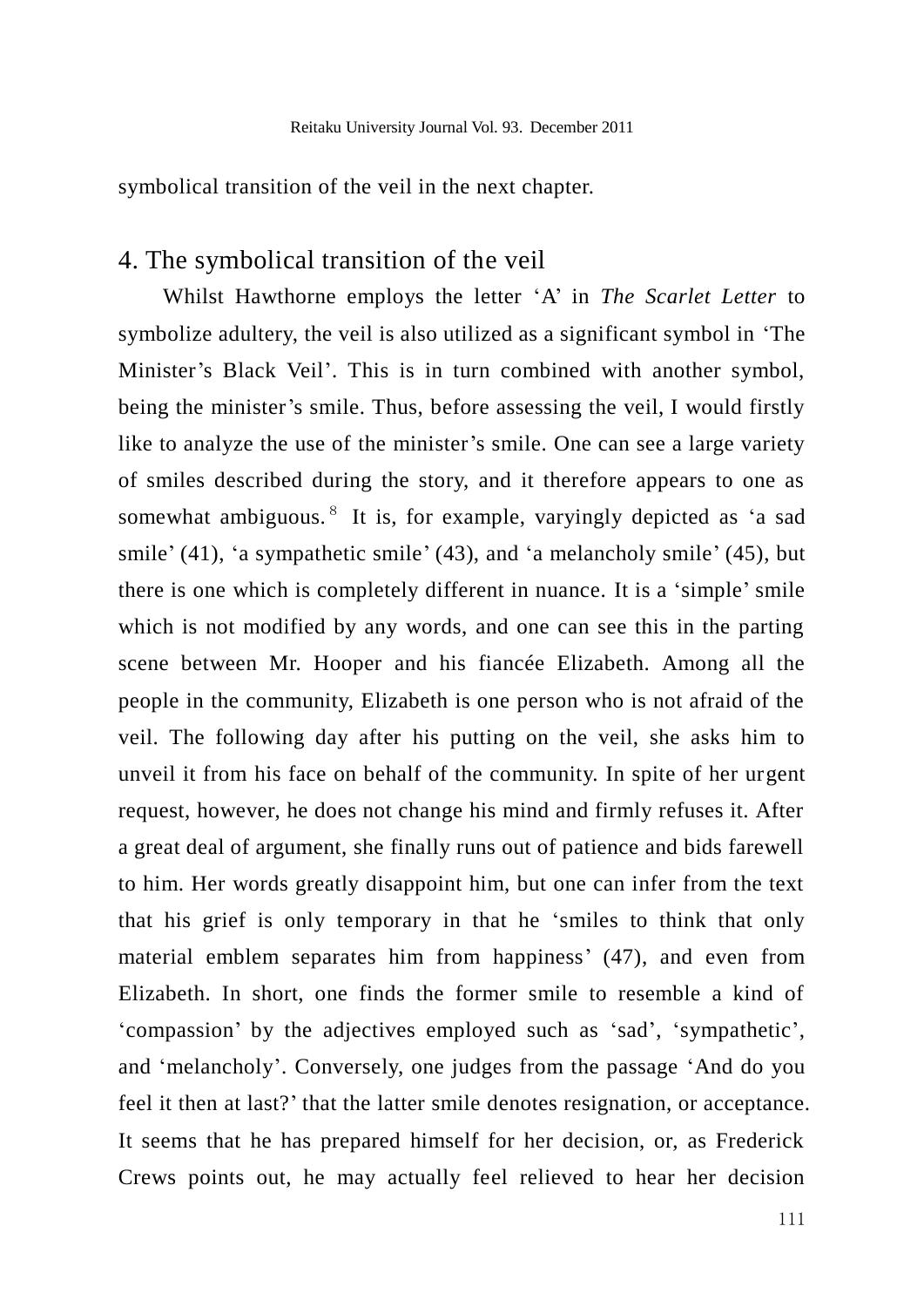because he is afraid of normal adult love.  $9$  Anyway, through the multiple readings and interpretations of Mr. Hooper's smile one can see the Hawthornian 'ambiguity' here.

The ambiguity in Hawthorne's texts can be more deeply penetrated by examining the symbolism employed in the use of the veil. As the story progresses, the veil as depicted as a symbol of secret sin gradually but drastically changes from an object of terror to homage for Mr. Hooper. However, of more importance is how and why this transformation takes place. At the first sight of the black veil, all the people in the community feel a sense of sheer terror of it. The narrator describes their first impression of it with the word "wonder-stuck" (38). The veil represented 'that mysterious emblem  $(39)$ ', 'the symbol of a fearful secret'  $(45)$ , and "this dismal shade" (46), and it makes a gloomy impression on them. It is, however, a simple piece of crape at the same time: it is 'a type and a symbol' (46) which Mr. Hooper is bound to wear throughout the course the rest of his life.

The advent of the veil not only makes his parishioners feel fearful but also brings their narrow-mindedness to light. At first, they cannot face seeing the veil, and try to keep away from Mr. Hooper as much as possible. Although they should turn their eyes more to themselves, they completely shift all sense of blame to him without regard to themselves, and it represents the fatal flaw of humanity. It depends on one"s mind whether one looks on the veil as a simple crape or a black veil. To wipe their uneasiness away, the townspeople try to unveil the veil from his face in one way or another. Whilst these attempts include a deputation of the church and the promptings of his fiancée Elizabeth, however, nobody succeed in convincing him to unveil his face. In the face of his stubborn refusal, his persuaders have no choice but to give up. However, as time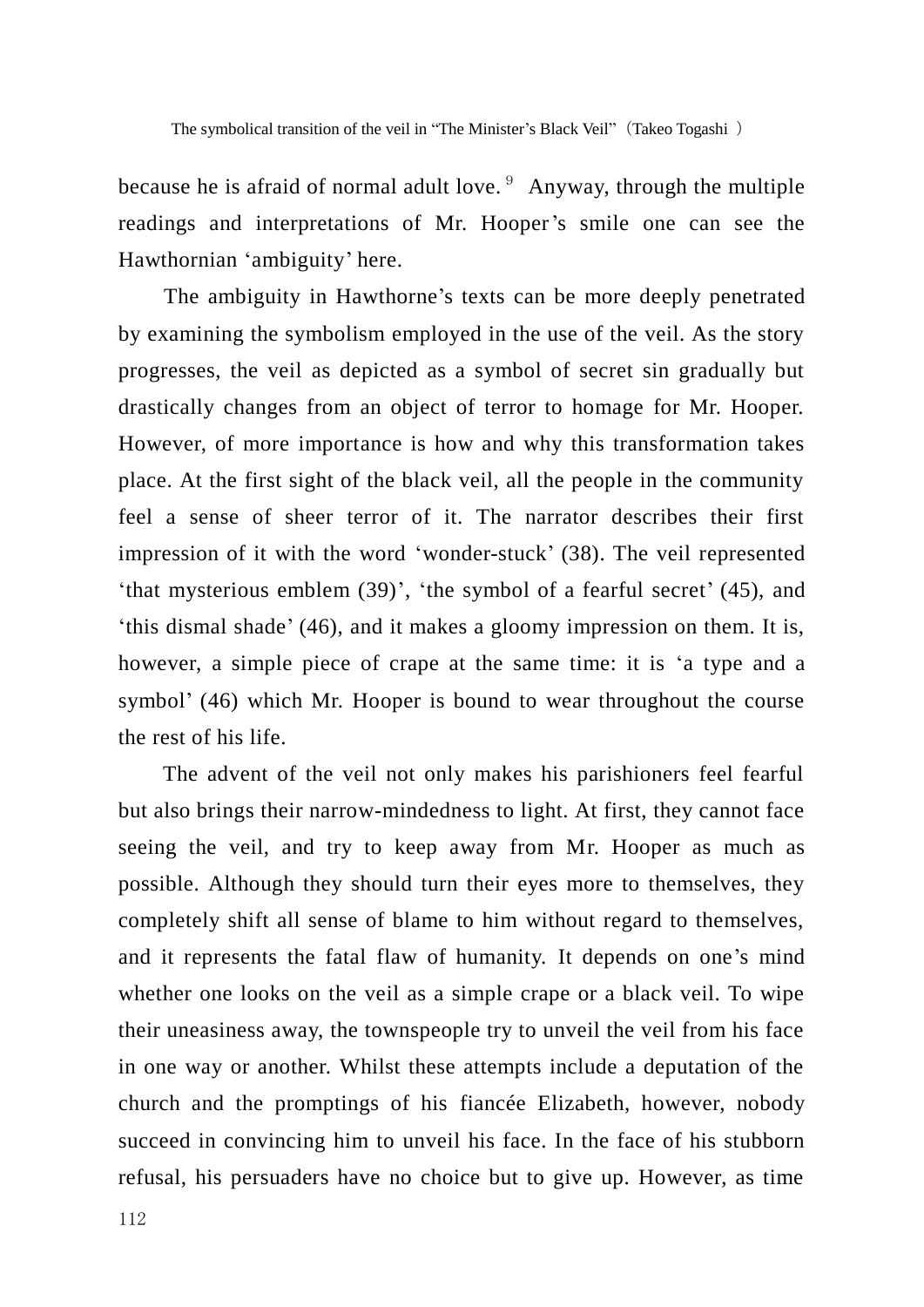goes by, the veil has gradually changes as follows;

In this manner, Mr. Hooper spent a long life, irreproachable in outward act, yet shrouded in dismal suspicions; kind and loving, though unloved, and dimly feared; a man apart from men, shunned in their hearth and joy, but ever summoned to their aid in mortal anguish. As years wore on, shedding their snows above his sable veil, he acquired a name throughout the New-England churches, and they called him Father Hooper. Nearly all his parishioners, who were of mature age when he was settled, had been bore away by many a funeral: he had one congregation in the church, and a more crowded one in the church-yard; and having wrought so late into the evening, and done his work so well, it was now good Father Hooper's turn to rest. (49-50)

Just the same as the letter "A" changes from adultery into "Able", the veil symbolically changed itself.<sup>10</sup> The symbolical transition, which is a good example of what one might call 'multiple choice', is another literary characteristic of Hawthorne"s. When one considers the letter "A" and the veil, one notices that there is a slight difference between them; that is, the former is clear about the meaning from the beginning, and on the contrary, the latter is obscure about it until the conclusion. In addition, by comparison with the letter "A", the veil has a more didactic implication. The letter "A" (and Pearl, who is the embodiment of her sin,) makes Hester strengthen a sense of guilt, makes her mature her character, and finally makes the people of her community change their understanding of the letter "A" through her devotion to the community, and their resulting respect for her. Conversely, the veil strengthens one's awareness of the fact that we all put on the veil―whether it is visible or not, whether we are conscious of it or not, and whether we admit ourselves to wear it or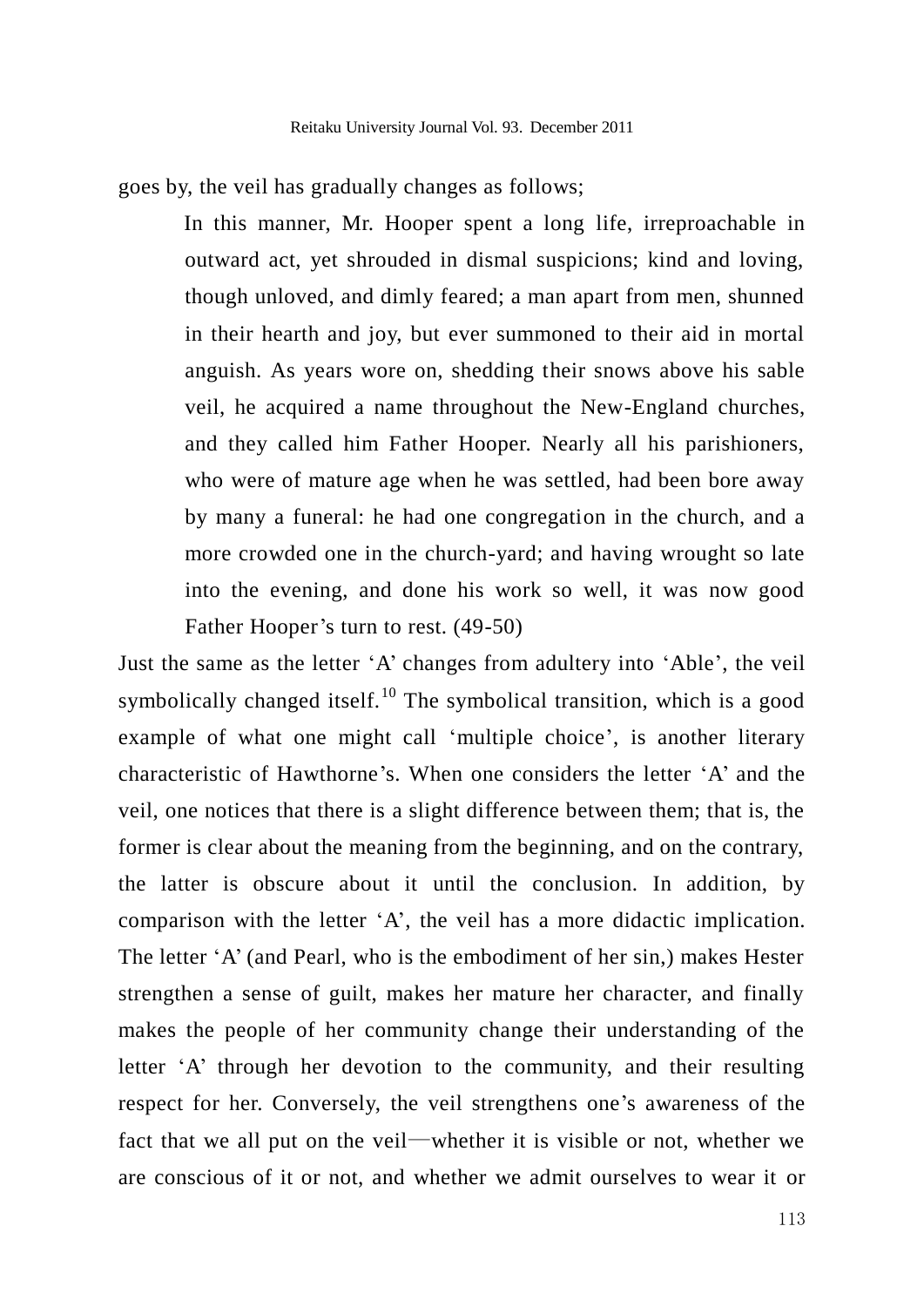not. Thus, in spite of his parishioner's strong distrust of him, Mr. Hooper is consistent in his behavior towards them: honesty, sincerity, and self-sacrifice. It is through this association of the veil with these values that his parishioners change their point of view regarding the veil over the course of time.

#### 5. Conclusion

As this paper has argued, the veil plays a key role in the story. At first, it is only a simple crape, but it functions as a mirror which reflects a general state of mind. Therefore, at the first glimpse of the veil, his parishioners feel afraid of it. However, as times passes they gradually change their consciousness of the veil from an object of terror to that of a symbol of reverence for Mr. Hooper. We ca see the effect of their change of their mind in the last scene.

At about time when his last hour will come, there is only one parishioner left there who can remember the first time Mr. Hooper wore the veil. Before his passing, another clergyman entreats him to unveil the veil from his face. In spite of his desperate persuasion, Mr. Hooper rejects the request and says to him and the parishioners, "Tremble also at each other....lo! on every visage a Black Veil!"" (52). It is evident in the subsequent behavior of his parishioners that his wish is firmly respected. Whilst it is doubtful whether or not they exactly understand what he really means, the younger generation follows his will and bears his corpse to the grave without unveiling it from his face. Thus, the veil functions well as a symbol of sin and sublimates in a similar fashion to the letter 'A'. Through the development of the veil, Hawthorne raises to us an understanding of a universal proposition: all men put on a veil that transcends time and space. That is Hawthorne"s central message, and the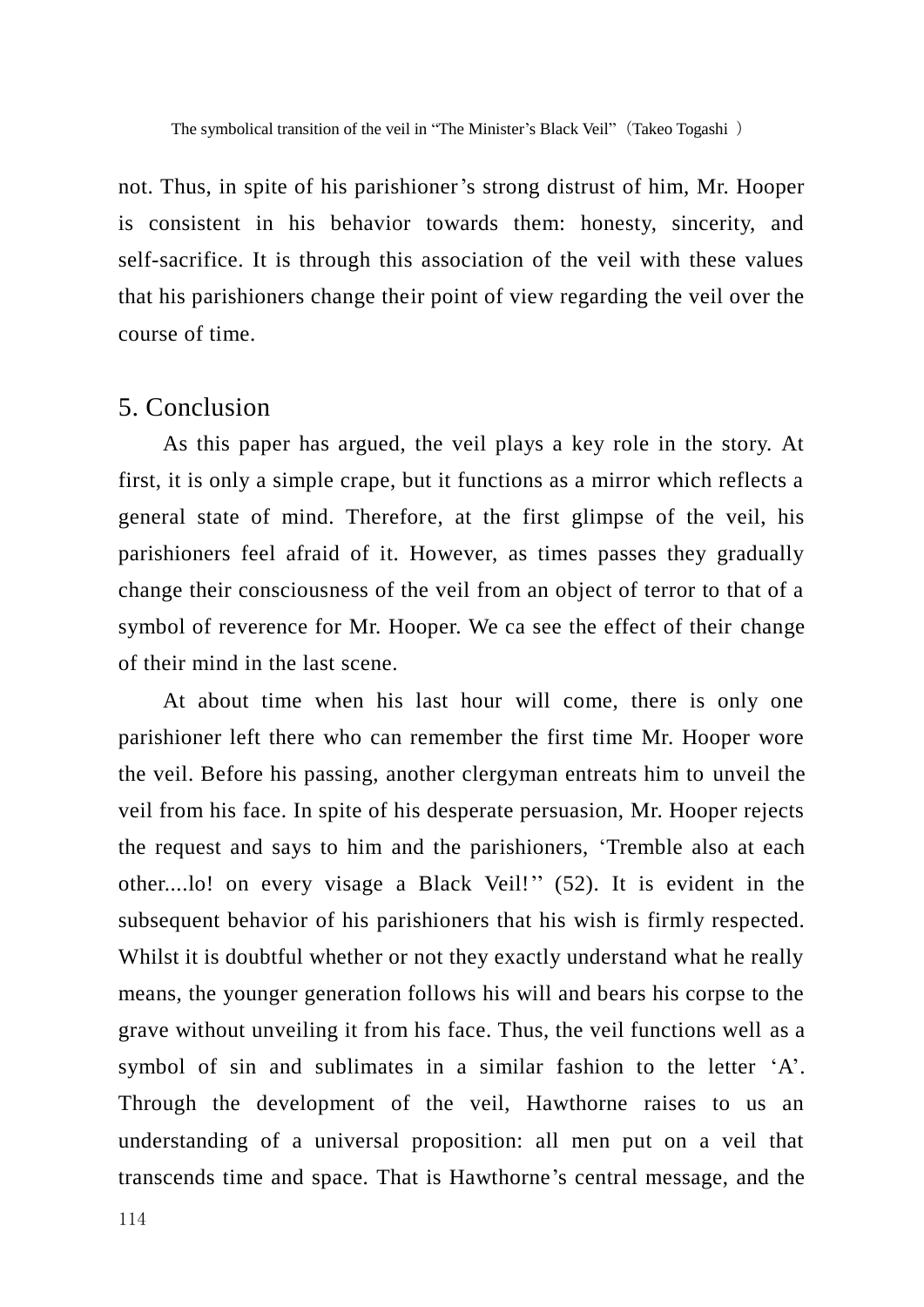primary function of the veil. In the face of this awareness, one should sincerely face it, and deeply keep it in mind. If so, like Mr. Hooper, one will be able to have the ability to sympathize with all dark affections.

#### **Notes**

- 1 . After he discovered this historical fact about his ancestors, Hawthorne was afraid of its possible implications for him. Therefore, he changed his surname from Hathorne to the present Hawthorne, adding a letter "W" in order to sever ties with his ancestors, so that his family might not be attacked by the neighborhood.
- 2.Nathaniel Hawthorne, *Twice-Told Tales*, 1974.
- 3.The passage is one of the central points in "Young Goodman Brown". The word "Faith" is a double entendre, and one means the name of Goodman Brown's wife, whilst the other means 'belief'.
- 4.Frederick Crews, *The Sins of the Fathers*, 1966.
- 5.Hawthorne describes this in *The Scarlet Letter* as follows; "But this very burden it was, that gave him [Arthur Dimmesdale] sympathies so intimate with the sinful brotherhood of mankind; so that his heart vibrated in unison with theirs, and received their pain into itself, and sent its own throb of pain through a thousand other hearts, in gushes of sad, persuasive eloquence. Oftenest persuasive, but sometimes terrible!" (142)
- 6.Both in "The Minister"s Black Veil" and in *The Scarlet Letter*, the details of sin are not described at all. Taking it into consideration, Hawthorne"s concern must lie not with sin itself but in how one expiates one's sin.
- 7.Frederick Crews.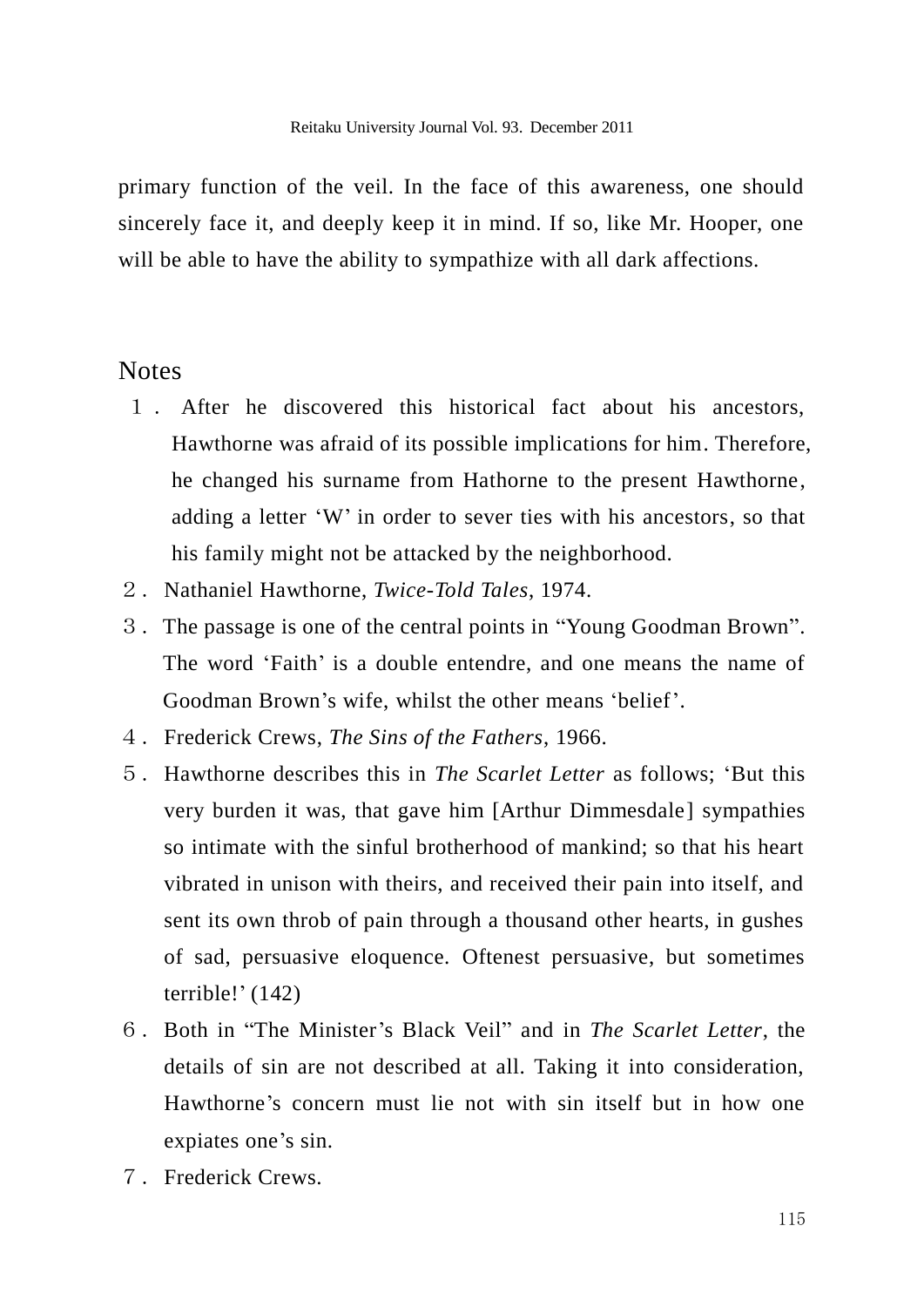The symbolical transition of the veil in "The Minister's Black Veil" (Takeo Togashi)

- 8.I described the latter smile as resignation, or acceptance, but possibly it means a kind of relief. Frederick Crews described this in *The Sins of the Fathers* as follows; "It is possible that Hooper, who like Goodman Brown is obliged to confront the sexual aspects of womanhood, shares Brown"s fears, and has hit upon a means of forestalling their realization in marriage. His literal wearing of a veil, like Brown's figurative removal of it to leer at the horrid sexuality underneath, acts as a defense against normal adult love.' (109)
- 9.Dan McCall, *Citizens of Somewhere Else*, 1999.
- 10.Hawthorne describes this in *The Scarlet Letter* as follows; Hester Prynne did not now occupy precisely the same position in which we beheld her during the earlier periods of her ignominy. Years had come, and gone. Pearl was now seven years old. Her mother, with the scarlet letter on her breast, glittering in its fantastic embroidery, had long been a familiar object to the townspeople Her breast, with its badge of shame, was but the softer pillow for the head that needed one. She was self-ordained a Sister of Mercy; or, we may rather say, the world"s heavy hand had so ordained her, when neither the world nor she looked forward to this result. The letter was the symbol of her calling. Such helpfulness was found in her,—so much power to do, and power to sympathize,―that many people refused to interpret the scarlet letter A by its original signification. They said that it meant Able; So strong was Hester Prynne, with a woman's strength.' (160-161)

### Bibliography

Arvin, Newton. Nathaniel *Hawthorne*: Boston: Little Brown, 1929.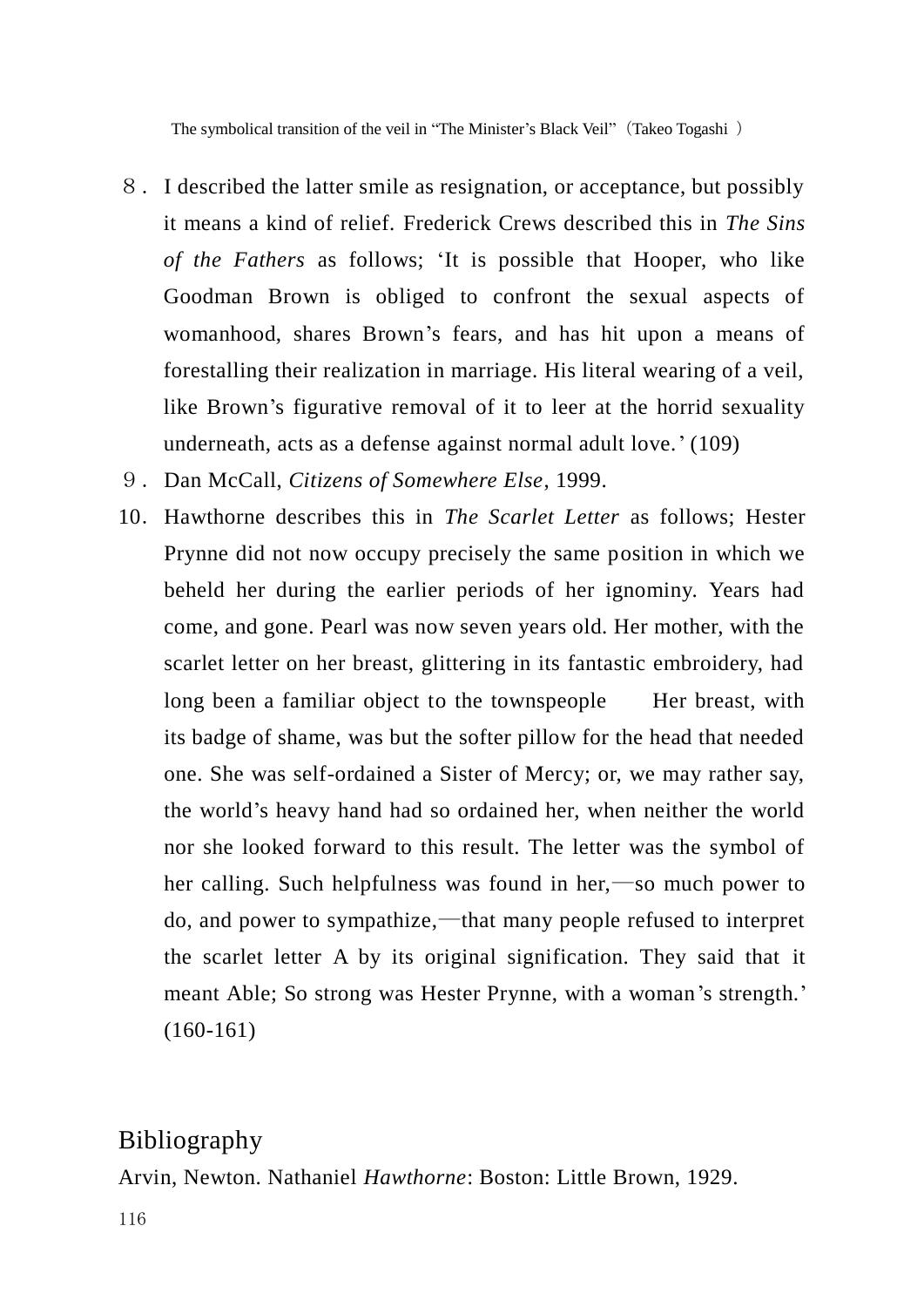- Baym, Nina. *The Shape of Hawthorne's Carrer*. Ithaca, New York: Cornell University Press, 1976.
- Bloom, Harold, ed. *Nathaniel Hawthorne*: *Modern Critical Views*. New York: Chelsea House Publishers, 1986.
- Browne Sir, Thomas. *Of divers others: Of the woman fed with poison that should have poisoned Alexander*. Chicago: Chicago UP, 1964. Vol. 2 of *The Works o Sir Thomas Browne*. Ed Geoffrey Keynes. et. al. 4vols.
- Crews, Frederic. *The Sins of the Father's: Hawthorne's Psychological Themes*. New York: Oxford University Press, 1966.
- Easton, Alison. *The making of the Hawthorne Subject*. Columbia: University of Missouri Press, 1996.
- Fogle, Richard Harter. *Hawthorne's Fiction: The Light and the Dark.* Norman: University of Oklahoma Press, 1952.
- Frank, Neal Doubleday. *Hawthorne' Early Tales: A Critical Study.* Duraham: Duke University Press, 1972.
- Hawthorne, Nathaniel. *The Centenary Edition of the Works of Nathaniel Hawthorne*, eds. William Charvat *et al*. Ohio State University Press, Vol. 1. *The Scarlet Letter,* 1962.
- ――――Vol. 9. *Twice-Told Tales*, 1974.
- ――――Vol. 10. *Mosses from an Old Manse*, 1974.
- Martin, Terence. *Nathaniel Hawthorne*. New York: Twayne Publishers, Inc., 1965.
- McCall, Dan. *Citizens of Somewhere Else: Nathaniel Hawthorne and Henry James.* Ithaca, New York: Cornell University Press, 1999.
- Mellow, R James. *Nathaniel Hawthorne in His Times*. Boston: Houghton Mifflin Company, 1980.
- Newman, Lea Bertani Vozar. *A reader's guide to the short stories of*